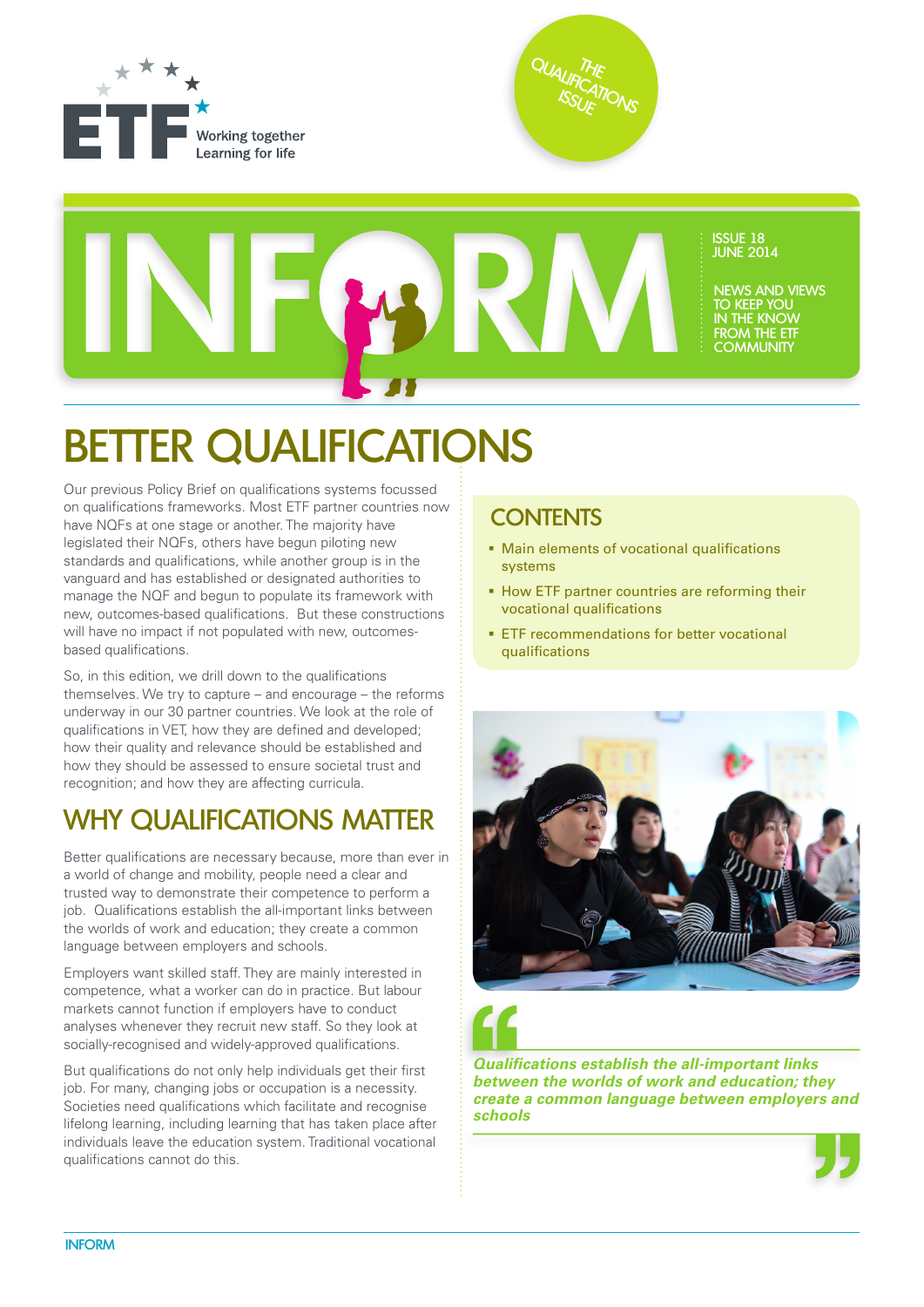

## **TRANSFORMED** ECONOMIES, NEW QUALIFICATIONS

Our countries are societies and economies in transition. They face the same challenges as other countries in the world but with the added obstacles of recent dramatic, sometimes traumatic, change. Borders have gone up, or states dissolved, new countries have emerged. Countries have moved from, in most cases, state-dominated economies, characterised by big employers, to a much more complex picture of smaller enterprises, NGOs and foreign or international firms.

These changes have challenged VET systems. Frequently, the transition has stretched or broken the VET school to employer relationship. Countries have gone from mainly state-run VET systems supplying command economies with a predictable stream of VET graduates in stable employment to a more complex economy with unpredictable job prospects and much more diverse VET provision.

VET has often contracted. It has also suffered by default as higher rducation in many countries has accelerated out of control, absorbing masses of young people, often pushed by their parents along the supposedly more prestigious academic path. New providers in VET are often not trusted. The same applies to some new qualifications. Learners and employers face a bewildering array of schools and qualifications, which they do not understand.



# THE ETF'S FINDINGS

#### LEARNING OUTCOMES APPROACHES ARE NOW ESTABLISHED BUT DEFINITIONS ARE OUTDATED

Most partner countries now have outcomes-based NQFs, so most have some outcomes-based qualifications. But some countries do not use legal or formal definitions which refer to an outcomes basis for their qualifications. Indeed, they still define qualifications significantly differently from those commonly used by international instruments such as ISCED or the EQF.

Many countries do not differentiate between programme and qualification. Morocco does not have a generally-used definition, while Egypt does not distinguish between a qualification and certification. In Serbia and Palestine, the word qualification covers both certificates and curricula.

Increasingly, countries are emphasising formal certification of outcomes achieved. For example, Turkey uses definitions which refer to competences attained and recognised by the authorities. Azerbaijan's draft definition refers to outcomes and assessment against standards.

#### COUNTRIES ARE INCREASINGLY USING OCCUPATIONAL **STANDARDS**

While the most common VET qualifications are still based on educational standards, countries are increasingly using occupational standards as a basis for new qualifications - three out of four partner countries now use them. Occupational standards describe the competences needed for a specific occupation and so link qualifications to employment requirements. Outcomes-based standards set a common, objective benchmark for the final summative assessment; they move assessment away from a norm-referenced approach where vocational students are compared to each other, to objective criterion-referenced methods.

The two most frequently used techniques for developing occupational standards are DACUM (developing a curriculum) and functional analysis. Some partner countries, such as the Republic of Moldova, Serbia and Jordan prefer DACUM, while Russia, Ukraine and Egypt have opted for functional analysis.

Occupational standards inform vocational qualifications in various ways. They can be translated directly into qualifications, e.g.Turkey's national vocational qualifications. Or information from several occupational standards can be used to develop a broader-based qualification, especially to prepare young people for several related careers.

Occupational standards are sometimes developed by sector skills councils coordinated by VET agencies or qualifications authorities. But often in our countries, they are developed by donors and sometimes bureaucratic bottlenecks prevent the standards' validation by national authorities. A result is that too frequently we see a proliferation of standards which are not converted into new qualifications.

There are arguably too many different approaches to qualifications development. While this is understandable given the heavy donor presence (and their conflicting advice) in some countries, a more standardised approach would ease implementation.

#### TYPES AND UNITS – LIFELONG LEARNING QUALIFICATIONS ARE EMERGING

Partner countries have traditionally offered qualifications mainly at upper secondary level. However, we now see more types (i.e. purpose and intended user). Russia, where employers are driving the change, offers re-training certificates for adults. Kosovo's Vocational Training Centres, run by its Ministry of Labour, develop qualifications for adult jobseekers.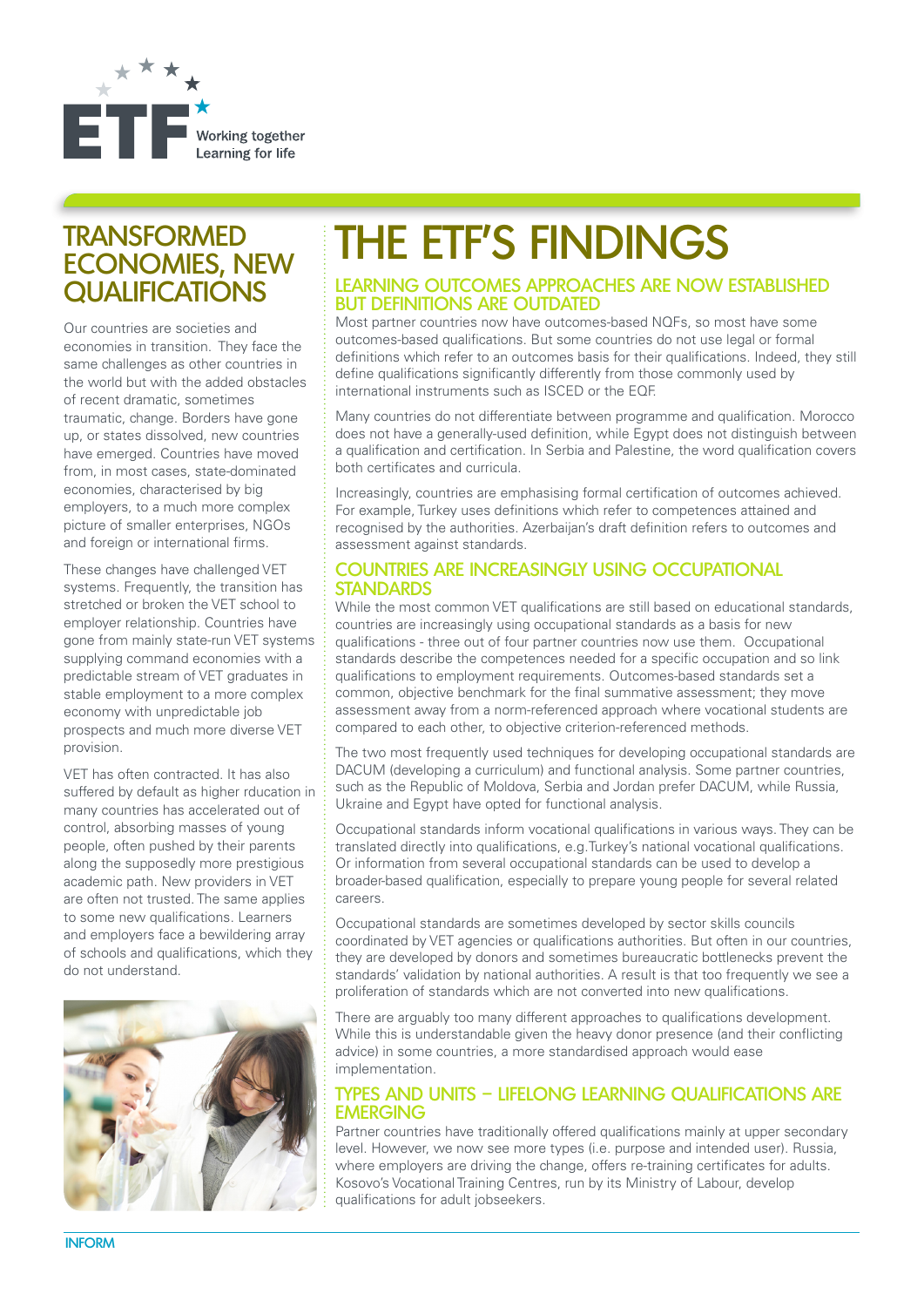QUALIFICATIONS **THE** ISSUE

Some countries, including Serbia and Kosovo, are now also adopting unitised qualifications that are made up of a number of assessable units. By contrast, most Arab countries still have only "solid" qualifications and in many countries partial qualifications are not yet included in the NQF because they are not considered full qualifications.

Units are qualifications in their own right. They offer flexible learning pathways - initial VET will usually have comprehensive unitised qualifications while adult learners already established in their occupation can take individual units as part of retraining. Unitisation also allows more flexible assessment, for example at different stages of an education programme, and also facilitates the recognition of prior learning. Flexible qualifications support workforce adaptability, useful in countries with economies that experience unpredictable and often rapid changes in skills demands.

Qualifications should also balance core and occupationalspecific skills, as most individuals will change jobs several times during their careers.

#### QUALITY ASSURANCE IN PLACE BUT NEEDS TO ADDRESS THE QUALIFICATION MORE DIRECTLY

As countries move to lifelong learning systems and outcomesbased NQFs, so the number of qualification types and providers, has begun to increase.

This range of diverse qualifications, including in higher education, for adults and those offered by private or NGO actors, has created more of a "market". A downside of this unregulated proliferation of providers and qualifications is incoherence and lack of trust. Countries are trying to ensure that new qualifications have value, and thus recognise that stakeholders need to cooperate to ensure standards are maintained through quality assurance systems.

Elements of quality assurance include: validation of the qualification, quality-assuring assessment and provider accreditation. In general, the focus is on provider accreditation. But countries are developing mechanisms to validate individual qualifications and assessments.

NQFs and associated registers set requirements for the validation or approval of qualifications against qualifications standards. Where this happens, for example in Turkey and Georgia, ministries or authorities specify criteria for inclusion in the register or framework, which might include demand on the labour market, participation of labour market actors, basis in occupational standards and a unitised structure.

It is possible to have different balances between the stakeholders in quality assurance, extending from prescriptive or controlled systems, to cooperative models with a division of responsibilities and more self-regulated systems. Many EU countries have cooperative models. However, the ETF partner countries are in a different situation. Their VET systems are either fractured or newly emerging and there is simply not yet the social trust to safely allow such cooperative or selfregulating approaches.

Some partner countries have decided to establish regulatory bodies such as qualifications authorities outside ministries to deal with the proliferation of new providers. But there are wider benefits to designating a lead institution or a separate authority which is mandated to lead qualifications reforms and staffed by qualifications professionals. Countries become more self-reliant, building their own capacities and less susceptible to donor pressures.

#### ENGAGEMENT OF THE LABOUR MARKET IS THERE BUT PATCHY

Quality assurance is also a matter of who. Qualifications are social constructs. In order to be effective they must possess broad national recognition from the important institutions in society, in particular employers and trades unions. This is the reason why the organised interests of employers and workers are so important whether organised in sector skills councils (SSCs) or in other forms.

Many partner countries either have or plan sector skills councils to support development of relevant qualifications. Sector councils are platforms of cooperation where sectoral social partners, VET institutes and other stakeholders work together to channel labour market input to education and training policies. They have been established most notably in the Eastern Partnership countries such as Armenia, Azerbaijan, Georgia, the Republic of Moldova and Ukraine.

Elsewhere, this role is played by social partners and individual companies, or chambers of commerce. Our experience is that the more structured engagement of social partners via SSCs is preferable to the ad-hoc involvement of social partners, which tends to place such actors at a disadvantage in discussions with ministries and education experts.

#### ASSESSMENT IS CHANGING…… BUT SLOWLY

New qualifications are one thing, but will not have the impact needed if assessment and learning do not change as well. Assessment is the basis of the trust that individuals and labour markets have in the quality and relevance of qualifications.

Traditionally, assessment for vocational qualifications was based on curricula rather than on the competences developed by the individual and as everyone was studying the same content in the same programme, it mainly served to compare performance between learners. But when people learn in different settings assessment cannot just compare learners in a group. The process of developing new outcomes-based qualifications includes the development of precise assessment standards for each qualification.

In new outcome-based qualifications, teaching and learning should be clearly separated from assessment. Individuals can be assessed following a wide range of learning pathways. Most learners are still assessed in formal, initial education, but an increasing number undertake adult education, in-company training or learn at work to acquire the competences required to be awarded a specific qualification. Diverse learning practices require more assessment options.